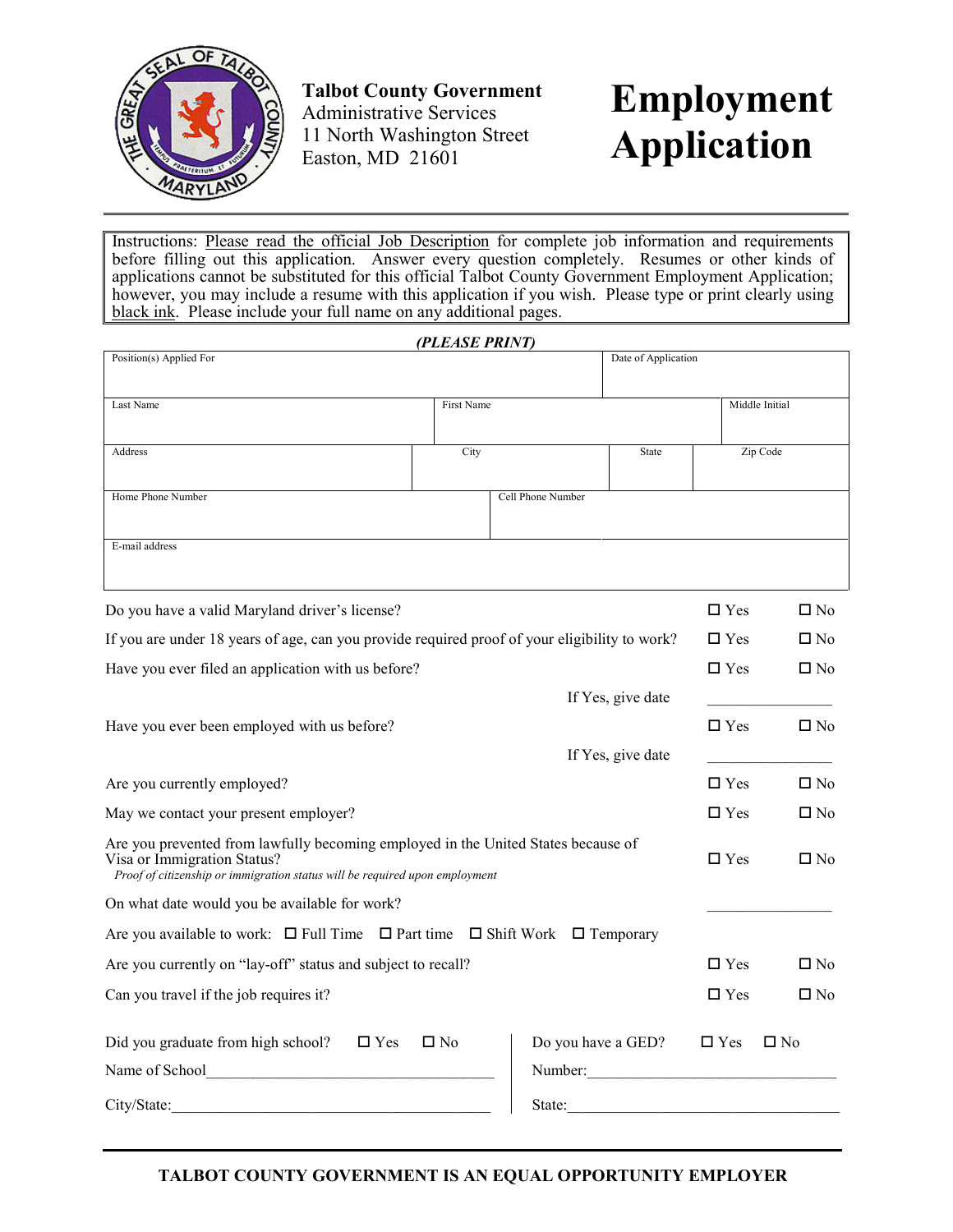### **EDUCATION**

| Name and location of college(s) or<br>university(ies) attended | <b>Major Field</b> | <b>Degree Type</b> | Number of<br><b>Years Attended</b> | Degree Rec'd<br>Yes/No |
|----------------------------------------------------------------|--------------------|--------------------|------------------------------------|------------------------|
|                                                                |                    |                    |                                    |                        |
|                                                                |                    |                    |                                    |                        |
|                                                                |                    |                    |                                    |                        |

**Other Training:** Describe any specialized training (*trade school, military training, law enforcement training, or specialized schooling*) you have received that may be relevant to this position. Include any licenses and certifications with numbers and expiration dates, if available.

| <b>Trade School/Organization Name</b> | Type of<br>Training | <b>Describe</b> | Certificate or<br>License | <b>Expiration Date</b> |
|---------------------------------------|---------------------|-----------------|---------------------------|------------------------|
|                                       |                     |                 |                           |                        |
|                                       |                     |                 |                           |                        |
|                                       |                     |                 |                           |                        |
|                                       |                     |                 |                           |                        |
|                                       |                     |                 |                           |                        |
|                                       |                     |                 |                           |                        |

# **SKILLS**

**Other Skills or Abilities:** Please describe your proficiency/skill/ability in the use of computer hardware and software, equipment/tools, or any other special skills or abilities that enhance your qualification for this position. Only include skills that you currently use or have maintained, and identify how you use those tools.

| <b>Specific Skill or Ability</b>                               | <b>Specific Tool/Equipment/</b><br>Hardware/Software | <b>Proficiency Level</b><br>(Advanced/Intermediate/Beginner)    |                                                                   | <b>How Used</b><br>(Application) |
|----------------------------------------------------------------|------------------------------------------------------|-----------------------------------------------------------------|-------------------------------------------------------------------|----------------------------------|
|                                                                |                                                      |                                                                 |                                                                   |                                  |
|                                                                |                                                      |                                                                 |                                                                   |                                  |
|                                                                |                                                      |                                                                 |                                                                   |                                  |
|                                                                |                                                      |                                                                 |                                                                   |                                  |
|                                                                |                                                      |                                                                 |                                                                   |                                  |
| Please rate your computer skills in the following areas:       |                                                      |                                                                 |                                                                   |                                  |
| <b>Microsoft Word</b><br>(None / Use Regularly / Very Skilled) |                                                      | <b>Microsoft Excel</b><br>(None / Use Regularly / Very Skilled) | <b>Microsoft Outlook</b><br>(None / Use Regularly / Very Skilled) |                                  |
|                                                                |                                                      |                                                                 |                                                                   |                                  |
|                                                                |                                                      |                                                                 |                                                                   |                                  |
|                                                                |                                                      |                                                                 |                                                                   |                                  |

| Language Skills: Please describe your proficiency/skill in foreign or sign language as identified below. For skill level please<br>choose excellent, good or fair under reading, speaking, understanding and writing: |                                  |                                          |                                        |                                  |
|-----------------------------------------------------------------------------------------------------------------------------------------------------------------------------------------------------------------------|----------------------------------|------------------------------------------|----------------------------------------|----------------------------------|
| Language                                                                                                                                                                                                              | Reading<br>(Excellent/Good/Fair) | <b>Speaking</b><br>(Excellent/Good/Fair) | Understanding<br>(Excellent/Good/Fair) | Writing<br>(Excellent/Good/Fair) |
|                                                                                                                                                                                                                       |                                  |                                          |                                        |                                  |
|                                                                                                                                                                                                                       |                                  |                                          |                                        |                                  |
|                                                                                                                                                                                                                       |                                  |                                          |                                        |                                  |
|                                                                                                                                                                                                                       |                                  |                                          |                                        |                                  |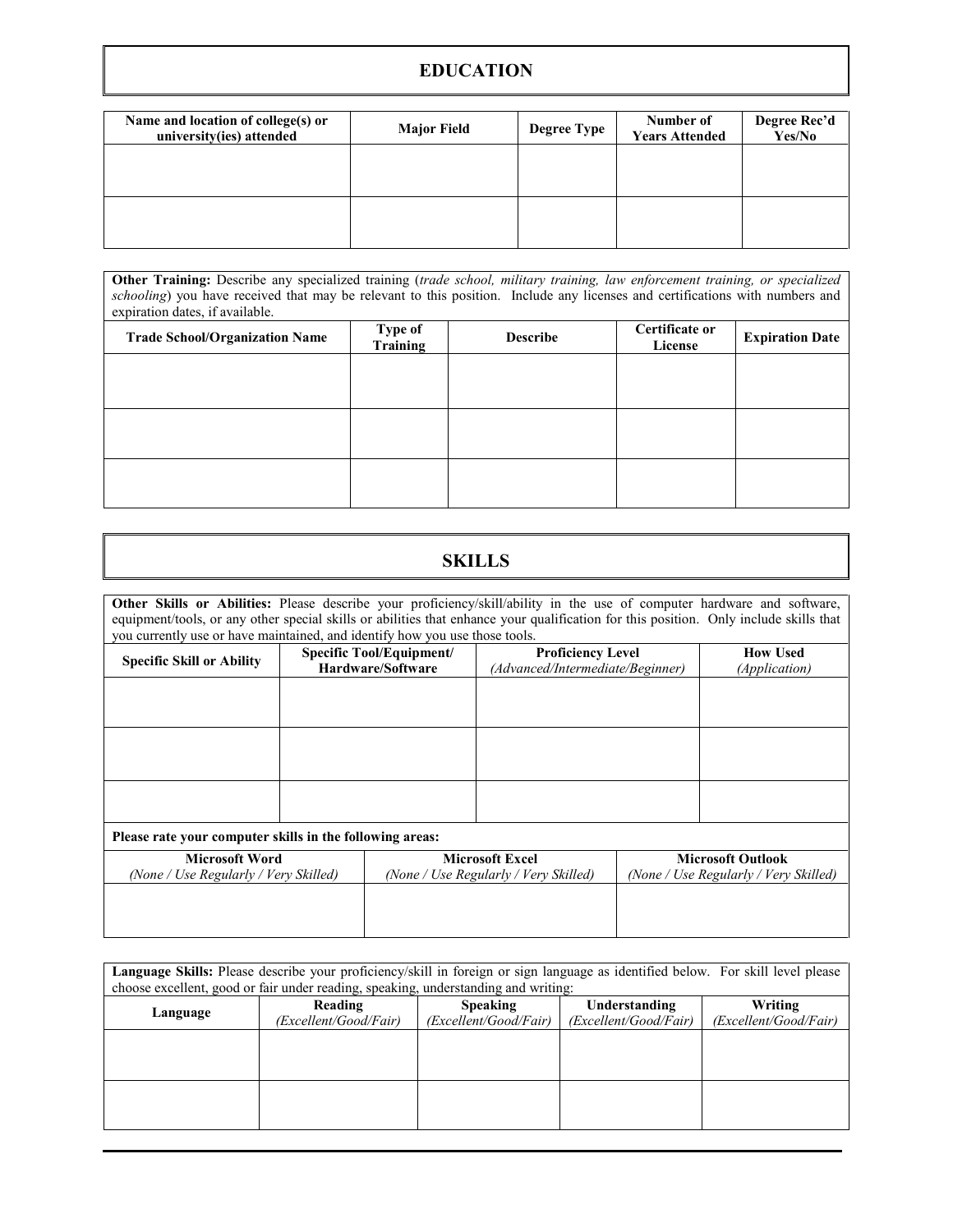## **MILITARY**

| Are you a veteran?<br>Branch/Duty/Specialized training: | $\square$ No<br>$\square$ Yes                                               |                                                                                     | Discharge Date:<br><u> 1989 - Johann Stoff, amerikansk politiker (* 1908)</u>                                                                                                                                                                                                                                                                                                                                                                                                                                          |
|---------------------------------------------------------|-----------------------------------------------------------------------------|-------------------------------------------------------------------------------------|------------------------------------------------------------------------------------------------------------------------------------------------------------------------------------------------------------------------------------------------------------------------------------------------------------------------------------------------------------------------------------------------------------------------------------------------------------------------------------------------------------------------|
|                                                         |                                                                             | PREVIOUS EMPLOYMENT                                                                 |                                                                                                                                                                                                                                                                                                                                                                                                                                                                                                                        |
|                                                         |                                                                             |                                                                                     | Start with your Present or Most Recent Job. Include all relevant paid, non-paid, volunteer and military experience. List<br>Promotions as Separate Jobs. You must provide all of the information requested for each job you list. If more space is required,<br>please attach additional pages that provide all of the information requested for each job. A resume should be used only to<br>supplement information presented here. Label all additional pages with your Name and the job for which you are applying. |
|                                                         |                                                                             |                                                                                     |                                                                                                                                                                                                                                                                                                                                                                                                                                                                                                                        |
|                                                         |                                                                             |                                                                                     |                                                                                                                                                                                                                                                                                                                                                                                                                                                                                                                        |
|                                                         |                                                                             |                                                                                     | <u> 1989 - Johann John Stone, markin fan de ferfingen fan de ferfingen fan de ferfingen fan de ferfingen fan de f</u><br>From: To: To: Reason for Leaving: 2008. Containers and the United States of Leaving:                                                                                                                                                                                                                                                                                                          |
|                                                         | May we contact your previous supervisor for a reference? $\Box$ Yes         | $\Box$ No                                                                           |                                                                                                                                                                                                                                                                                                                                                                                                                                                                                                                        |
|                                                         |                                                                             | Name of Supervisor:                                                                 | Phone:                                                                                                                                                                                                                                                                                                                                                                                                                                                                                                                 |
|                                                         |                                                                             |                                                                                     |                                                                                                                                                                                                                                                                                                                                                                                                                                                                                                                        |
|                                                         |                                                                             |                                                                                     |                                                                                                                                                                                                                                                                                                                                                                                                                                                                                                                        |
|                                                         | From: $\begin{array}{c} \n\end{array}$ To:                                  |                                                                                     |                                                                                                                                                                                                                                                                                                                                                                                                                                                                                                                        |
|                                                         | May we contact your previous supervisor for a reference? $\Box$ Yes         | $\square$ No                                                                        |                                                                                                                                                                                                                                                                                                                                                                                                                                                                                                                        |
|                                                         |                                                                             | Name of Supervisor:                                                                 | Phone:                                                                                                                                                                                                                                                                                                                                                                                                                                                                                                                 |
|                                                         | Company: <u>company</u>                                                     |                                                                                     |                                                                                                                                                                                                                                                                                                                                                                                                                                                                                                                        |
|                                                         |                                                                             |                                                                                     |                                                                                                                                                                                                                                                                                                                                                                                                                                                                                                                        |
|                                                         | From: $\begin{array}{c} \n\end{array}$ To: $\begin{array}{c} \n\end{array}$ |                                                                                     |                                                                                                                                                                                                                                                                                                                                                                                                                                                                                                                        |
|                                                         |                                                                             | May we contact your previous supervisor for a reference? $\Box$ Yes<br>$\square$ No |                                                                                                                                                                                                                                                                                                                                                                                                                                                                                                                        |
|                                                         |                                                                             |                                                                                     |                                                                                                                                                                                                                                                                                                                                                                                                                                                                                                                        |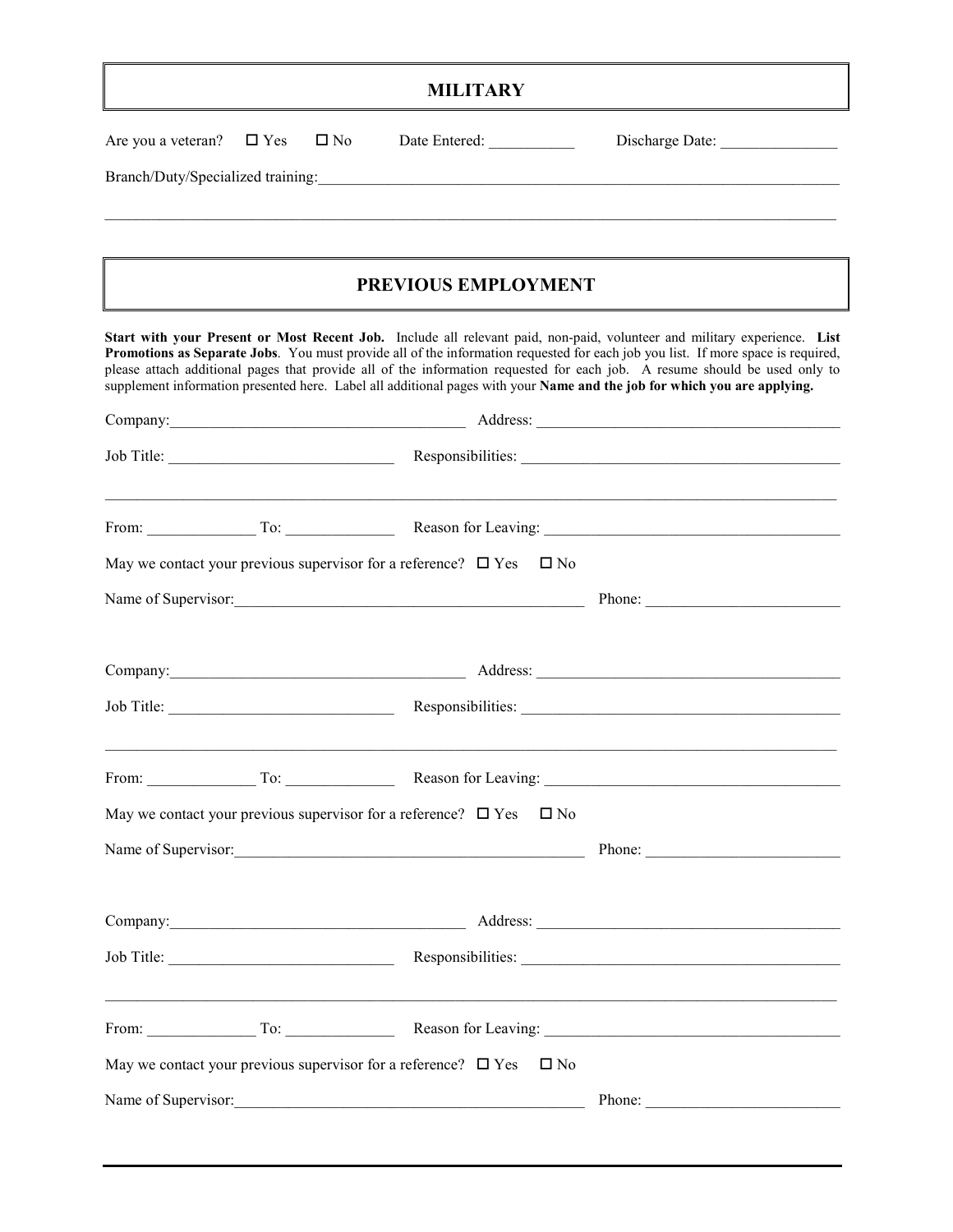| PREVIOUS EMPLOYMENT                                                                                                                                                                                                            |                                                                                                                                                                                                                                |  |
|--------------------------------------------------------------------------------------------------------------------------------------------------------------------------------------------------------------------------------|--------------------------------------------------------------------------------------------------------------------------------------------------------------------------------------------------------------------------------|--|
| (Continued)                                                                                                                                                                                                                    |                                                                                                                                                                                                                                |  |
|                                                                                                                                                                                                                                |                                                                                                                                                                                                                                |  |
| Job Title:                                                                                                                                                                                                                     |                                                                                                                                                                                                                                |  |
| From: To: To: Reason for Leaving:                                                                                                                                                                                              |                                                                                                                                                                                                                                |  |
| May we contact your previous supervisor for a reference? $\Box$ Yes $\Box$ No                                                                                                                                                  |                                                                                                                                                                                                                                |  |
| Name of Supervisor: Phone: Phone: Phone: Phone: Phone: Phone: Phone: Phone: Phone: Phone: Phone: Phone: Phone: Phone: Phone: Phone: Phone: Phone: Phone: Phone: Phone: Phone: Phone: Phone: Phone: Phone: Phone: Phone: Phone: |                                                                                                                                                                                                                                |  |
|                                                                                                                                                                                                                                |                                                                                                                                                                                                                                |  |
| <b>REFERENCES</b>                                                                                                                                                                                                              |                                                                                                                                                                                                                                |  |
| Please list three professional references. If you are authorizing us to contact at least three previous supervisors<br>(Below), you may skip this section.                                                                     |                                                                                                                                                                                                                                |  |
|                                                                                                                                                                                                                                |                                                                                                                                                                                                                                |  |
|                                                                                                                                                                                                                                | Phone:                                                                                                                                                                                                                         |  |
|                                                                                                                                                                                                                                |                                                                                                                                                                                                                                |  |
|                                                                                                                                                                                                                                |                                                                                                                                                                                                                                |  |
| Name:                                                                                                                                                                                                                          | Relationship: Network of the state of the state of the state of the state of the state of the state of the state of the state of the state of the state of the state of the state of the state of the state of the state of th |  |
|                                                                                                                                                                                                                                | Phone:                                                                                                                                                                                                                         |  |
|                                                                                                                                                                                                                                |                                                                                                                                                                                                                                |  |
|                                                                                                                                                                                                                                |                                                                                                                                                                                                                                |  |
|                                                                                                                                                                                                                                |                                                                                                                                                                                                                                |  |
|                                                                                                                                                                                                                                |                                                                                                                                                                                                                                |  |
|                                                                                                                                                                                                                                |                                                                                                                                                                                                                                |  |

If you need additional space, please continue on a separate sheet of paper.